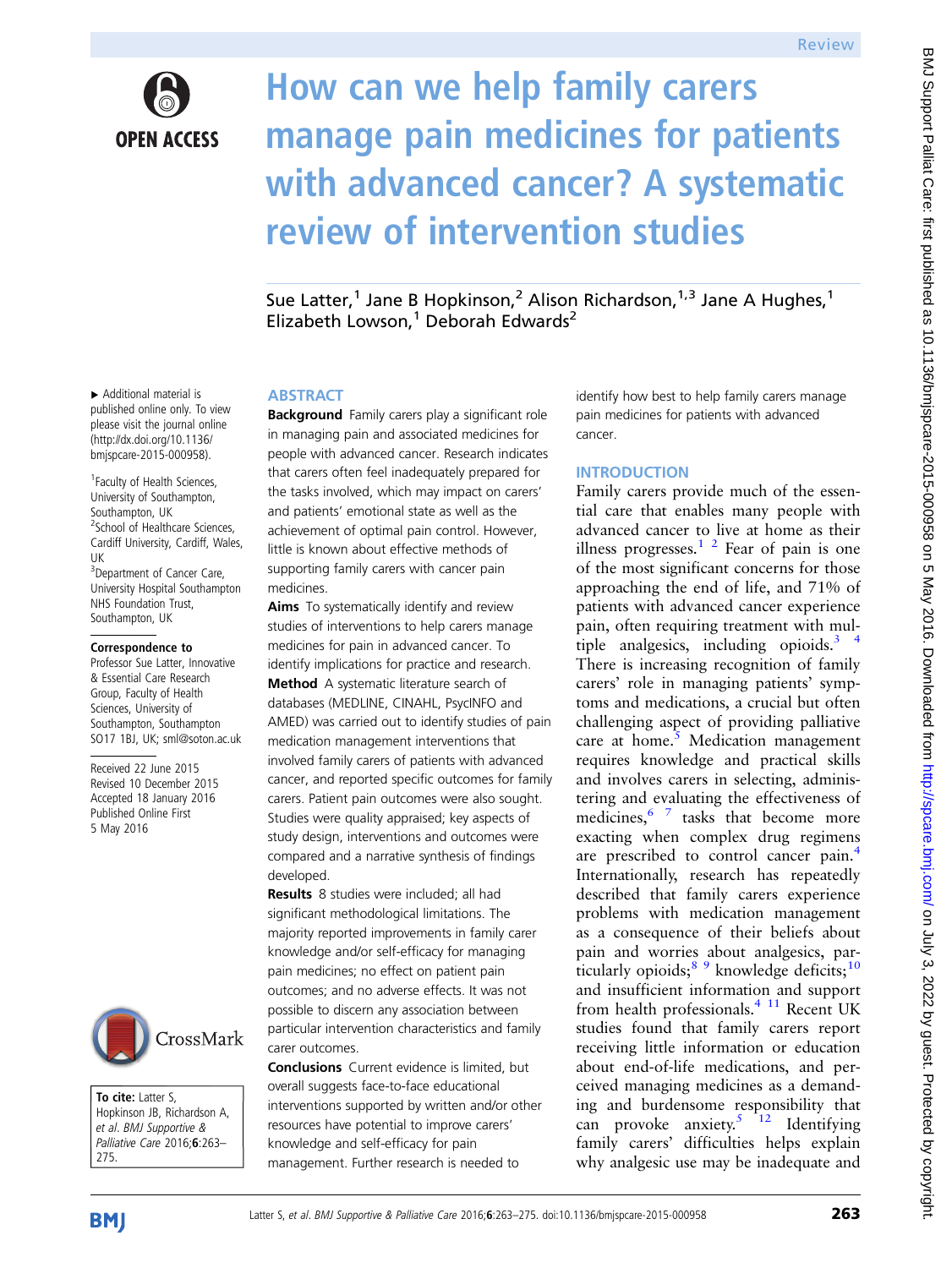cancer pain control less than optimal. $4\frac{13}{13}$  Deficiencies in pain and medications management have also been linked with unnecessary hospital admission.<sup>[14](#page-11-0)</sup>

Qualitative research has articulated cancer carers' concerns and needs in relation to pain management, $5 \frac{11}{15}$  and there is consensus that health professionals should provide family carers with more information, training and continuing support for this aspect of their role.<sup> $5$  11 <sup>12</sup> <sup>16</sup> However, little is known</sup> about the best methods of supporting carers to manage pain medicines. Most cancer pain interventions have focused on the patient, and systematic reviews have confirmed their benefits on pain outcomes.17–[19](#page-12-0) Few studies have involved family carers or reported discrete outcomes for carers.<sup>[20](#page-12-0)</sup> Systematic reviews have considered interventions that address a variety of cancer and palliative carers' needs,  $21-25$  $21-25$  but none has specifically or comprehensively appraised cancer pain medicines management interventions. We therefore undertook this systematic review of published studies evaluating interventions for family carers managing pain medication for patients with advanced cancer. The specific questions addressed were (1) What are the pain medication management interventions for family carers of patients with advanced cancer that have been evaluated? (2) What were their effects, positive or otherwise, on family carers and on patients' pain? (3) Were any particular intervention characteristics or components (eg, intensity, tailoring, timing, underpinning theoretical framework) associated with improved outcomes?

## **METHODS**

## Information sources and search strategy

Searches of MEDLINE, CINAHL, PsycINFO and AMED were initially carried out in 2013 and updated on 16 September 2014, with no date restrictions.

Table 1 Inclusion and exclusion criteria

| <b>Inclusion criteria</b>                                                                                                                                                                                                                                                                                                                                                                                                                                                             | <b>Exclusion criteria</b>                                                                                                                                                                                          |
|---------------------------------------------------------------------------------------------------------------------------------------------------------------------------------------------------------------------------------------------------------------------------------------------------------------------------------------------------------------------------------------------------------------------------------------------------------------------------------------|--------------------------------------------------------------------------------------------------------------------------------------------------------------------------------------------------------------------|
| Study population includes adults<br>with advanced cancer receiving<br>palliative care<br>A discrete intervention, program<br>or resources that is not standard/<br>usual care, which<br>- Includes a focus on pain<br>medication (but does not need<br>to focus exclusively on pain or<br>medication)<br>- Involves informal/family carers<br>Study reports family carer<br>outcomes based on quantitative<br>or qualitative data collected from<br>family carers<br>Any study design | $\blacktriangleright$ Children or young people<br>only (under 18 years)<br>Pain related to surgery for<br>cancer or other treatment<br>with curative intent only<br>Full text not available in<br>English language |

The MEDLINE search strategy (see online [supplementary appendix](http://spcare.bmj.com/lookup/suppl/doi:10.1136/bmjspcare-2015-000958/-/DC1) 1.1) combined relevant keywords, including intervention, pain management, pain medicine, carer, family carer, caregiver, cancer. The MEDLINE search strategy was adapted for other databases. The electronic searches were supplemented by scanning citations in related systematic reviews, and in the articles selected for full text review. Research team members identified one potentially eligible article that was not retrieved electronically by networking with colleagues working in the field of supportive care. There is no registered protocol for this review, which was undertaken to inform the development of a cancer pain medicines management intervention for family carers as part of a phase I–II feasibility study.<sup>[26](#page-12-0)</sup>

## Eligibility criteria and study selection

Two investigators (EL and JAH) independently read the titles and abstracts of all records retrieved and assessed them against the criteria agreed previously by the research team, shown in table 1. We were interested in articles reporting evaluation (quantitative or qualitative) of a pain medication management intervention that included unpaid family carers of adult patients with advanced cancer, in which data on carer outcomes had been gathered from the carers themselves. Where there was uncertainty about eligibility, typically because abstracts provided limited information about composition of the patient group or carer outcomes, the article was included at this stage of the search. The few disagreements about selection were resolved by a third investigator (SL). The full text of potentially eligible publications (n=19) was independently reviewed by at least two authors (SL, JBH and JAH). At this stage, close attention was paid to the patient population to verify inclusion of patients with advanced cancer, for example, from information provided about diagnosis or stage (metastases) or treatment (palliative or hospice care), and to results reporting (to confirm family carer outcomes were included). Final decisions about inclusion of articles were made by consensus.

## Data extraction and analysis

To enable comparison, standardised formats were developed for extracting information from the selected studies. Details of the studies charted were: author, year of publication, country, study population (patients and family carers), sample size, attrition rate, study design, intervention characteristics, fidelity assessment, control group, outcomes specified with associated measurement instruments, and results reported for carers and patients. Where articles did not report patient outcomes we accessed referenced articles to obtain patient data from the study. Interventions were categorised according to format (mode of delivery and follow-up, eg, face-to-face, video, and resources provided to carers); duration and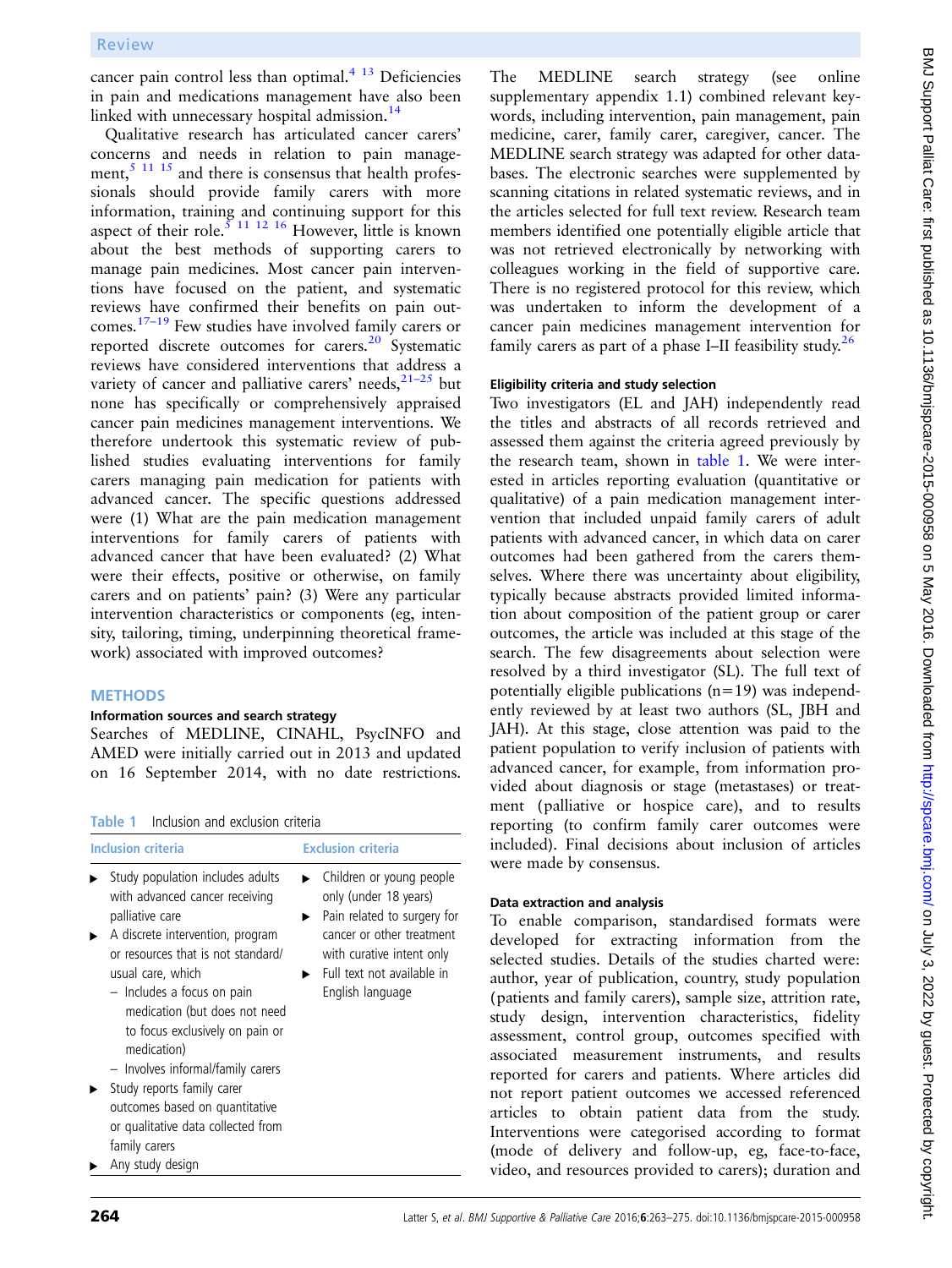intensity (number and length of sessions, total duration and time period); delivery (provider, recipient and location); detail of intervention components and content; and the theoretical basis of the intervention. Information was extracted by one author ( JAH) and reviewed by two authors (SL and JBH). Discussion of the comparative charts (SL, AR, JBH and JAH) identified key points to include in descriptive overviews of the studies and interventions. We also interrogated the charts for any patterns that might help explain the results obtained by the studies. The narrative synthesis of our findings presented in this paper was developed through an iterative process of scrutinising the data, articulating and testing interpretations, drawing on relevant literature and revising written drafts.

All the included studies were quantitative evaluations, and none had any substantial qualitative components. Not all studies were randomised, therefore we used the quality assessment checklist developed by Downs and Black, $^{27}$  $^{27}$  $^{27}$  which is applicable to randomised and non-randomised studies. It has five subscales for quality of reporting, and factors that could systematically bias results, and provides an overall quality score. Following other reviews, the question concerning statistical power calculation was modified to a yes/no answer. $^{28}$  $^{28}$  $^{28}$  The checklist has 27 items, with a maximum score of [28](#page-12-0). We used Samoocha *et al*'s<sup>28</sup> method of grouping scores into four quality levels: excellent (26– 28), good (20–25), fair (15–19) and poor ( $\leq$ 14). One author (DE) assessed and scored all the full text articles, and a second author ( JAH) independently assessed 50% of them, without blinding to authorship or journal. Differences in scores (a total of 3 items in 2 studies) were resolved by a third author (SL).

## **RESULTS**

The database search found 139 citations, published 1985 to August 2014, from which 20 duplicate records were discarded. A further 104 records were excluded following assessment of abstracts, most because they were descriptive and did not report a specific intervention ( $n=77$ ). The remaining 15 articles from the database search, along with 4 articles known to the research team and/or identified by citation searching, comprised the 19 papers read in full. Eight papers, each reporting a different study, met the criteria for inclusion in the review. A flowchart summarising the selection process is shown in [figure 1](#page-3-0).

## Study characteristics

The characteristics of the eight studies are shown in [table 2](#page-3-0). The studies were published from 1995 to 2013, five were conducted in the USA, and one each in Taiwan, UK and Norway. Patients were recruited from hospital outpatient clinics, hospice care and home nursing services. All the studies included patients who reported current cancer-related pain; patient populations were heterogeneous in terms of cancer diagnoses. Three studies selected only patients with advanced cancer, and five also included patients at various stages of illness. Family carers were nominated by patients as the person most involved in their care. Carer demographics and information about the nature of patient-carer dyads were not consistently provided. All the studies delivered educational interventions to patients and family carers together, and included evaluation of the effect on carers: five in randomised control trials (RCT) and three in singlegroup prestudies and poststudies, one of which subsequently randomised participants to three different types of follow-up. Most RCTs compared the intervention to usual care; one used attention placebo control and written information.

The studies included a total of 582 family carer– patient dyads at baseline; 329 dyads were allocated to receive interventions [\(table 2](#page-3-0)) and, as far as can be ascertained from the data provided, 326 carers received an intervention with the patient present; none of the studies delivered interventions to carers only. Sample sizes ranged from 10 to 161 dyads at baseline assessment, with 8–109 dyads reported as completing follow-up. However, only three studies provided attrition data: the proportion of carers completing follow-up in intervention (I) and control (C) groups in Keefe et al's<sup>[29](#page-12-0)</sup> study at an average of 1 week were I 68%, C 76%; in Ward et  $al^s\overline{s}^{30}$  $al^s\overline{s}^{30}$  $al^s\overline{s}^{30}$  study at 5 weeks I 80%, C 75% and at 9 weeks I 69%, C 67%; and in Capewell et  $al^s s^{31}$  $al^s s^{31}$  $al^s s^{31}$  study 8 of the 10 carers who received the intervention completed follow-up to 1 month. Heterogeneity in patient populations, educational interventions, outcome measures and timing of data collection makes quantitative meta-analysis inappropriate.

## Study quality

Total quality scores for the studies ranged from 7 to 20 (out of a possible total of 28 on the Downs and Black<sup>[27](#page-12-0)</sup> checklist), with a median of 12. The checklist also creates a profile of the methodological strengths and weaknesses of a paper, assessing quality of reporting; internal validity (bias and confounding); external validity and power. Scores on these dimensions for each study are shown in [table 3.](#page-4-0) Deficiencies in design and methods were found in most studies. The two studies with the highest total scores<sup>[29 30](#page-12-0)</sup> achieved the 'good' category in Samoocha et al's<sup>[28](#page-12-0)</sup> four-level classification; the other six studies had scores at the 'poor' level. None were classified as excellent or fair. Low total scores reflect inadequate reporting that often prevented assessment of items relating to risk of bias, but may, in part, be a consequence of the methodological challenges inherent in conducting research on interventions in palliative care. $32$  Internal validity scores were reduced because the educational interventions in these studies precluded blinding of recipients and those delivering the intervention; in addition,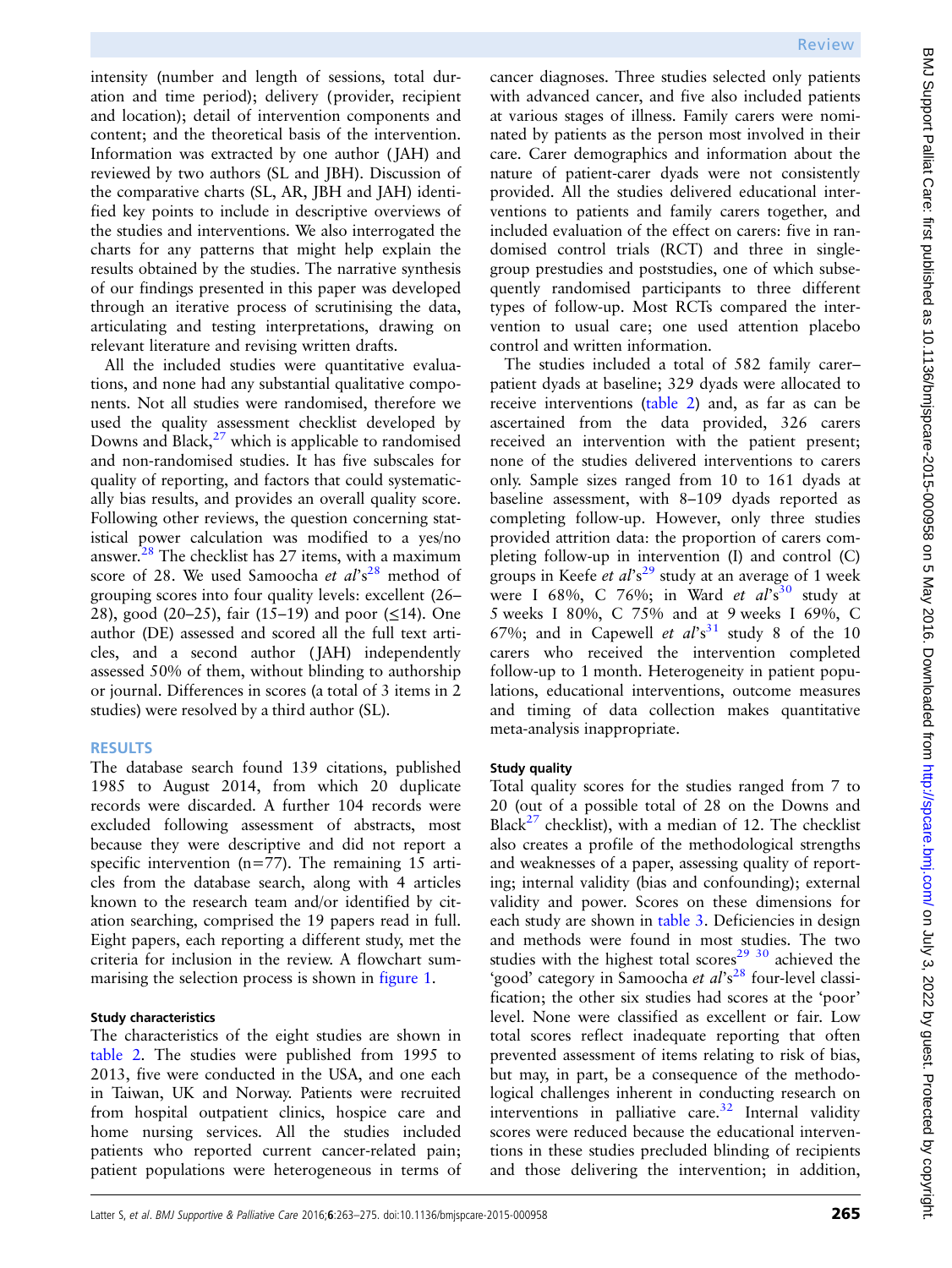<span id="page-3-0"></span>

Figure 1 Systematic selection process.

|                |      |                |                                                                                                                                                                                                 |                                                                                   | <b>Number of family carers</b><br>at baseline in |                               |
|----------------|------|----------------|-------------------------------------------------------------------------------------------------------------------------------------------------------------------------------------------------|-----------------------------------------------------------------------------------|--------------------------------------------------|-------------------------------|
| Lead<br>author | Year | <b>Country</b> | <b>Description of sample</b>                                                                                                                                                                    | <b>Study design</b>                                                               | <b>Intervention</b>                              | <b>Control</b><br>(UC or APC) |
| Ferrell        | 1995 | <b>USA</b>     | Family carers of hospital outpatients aged $60+$ years with<br>cancer-related pain duration $\geq$ 3 months; prescribed opioid<br>analgesia                                                     | SGPP                                                                              | 50                                               |                               |
| Wells          | 2003 | <b>USA</b>     | Family carers of hospital outpatients with cancer pain of<br>onset or escalation in last 3 months; managed by analgesia;<br>life expectancy $>6$ months                                         | SGPP then 3-arm<br>RCT of follow-up<br>a. Patient-initiated<br>b. Nurse-initiated | 64<br>a. 21<br>b. 19                             | $-24$ (UC)                    |
| Keefe          | 2005 | <b>USA</b>     | Family carers of hospice and hospital outpatients with<br>advanced cancer diagnosis; disease-related pain (worst >3<br>BPI); life expectancy $<$ 6 months                                       | 2-arm RCT                                                                         | 41                                               | 37 (UC)                       |
| Lin            | 2006 | Taiwan         | Family carers of hospital outpatients with cancer pain taking<br>oral analgesics                                                                                                                | 2-arm RCT                                                                         | 31                                               | 30 (UC)                       |
| Ward           | 2009 | <b>USA</b>     | Family carers of hospital outpatients with cancer diagnosis,<br>reporting moderate to severe pain in past 2 weeks;<br>performance status score indicating out of bed $>50\%$ of<br>waking hours | 3-arm RCT<br>a. Dyad<br>b. Patient only                                           | a. 51<br>b. 53                                   | 57 (UC)                       |
| Capewell       | 2010 | UK             | Family carers of patients receiving palliative care from<br>hospital outpatient clinics or community teams; living at<br>home; pain from active cancer rated $\geq$ 3 on 0-10 scale             | SGPP                                                                              | 10                                               |                               |
| Vallerand      | 2010 | <b>USA</b>     | Family carers of patients with cancer pain receiving care from<br>home care nurses (not hospice nurses)                                                                                         | Cluster RCT                                                                       | 24                                               | 22 (UC)                       |
| Valeberg       | 2013 | Norway         | Family carers of hospital outpatients with cancer diagnosis<br>and radiographic evidence of bone metastasis; pain $\geq$ 2.5 on<br>1-10 scale; KPS $\geq$ 50                                    | 2-arm RCT                                                                         | 58                                               | 54 ( $APC+$<br>booklet)       |

Table 2 Characteristics of studies included in the review

Study design: RCT, randomised controlled trial; SGPP, single group pretest and post-test design. Control: APC, attention placebo control; UC, usual care.

BPI, Brief Pain Inventory.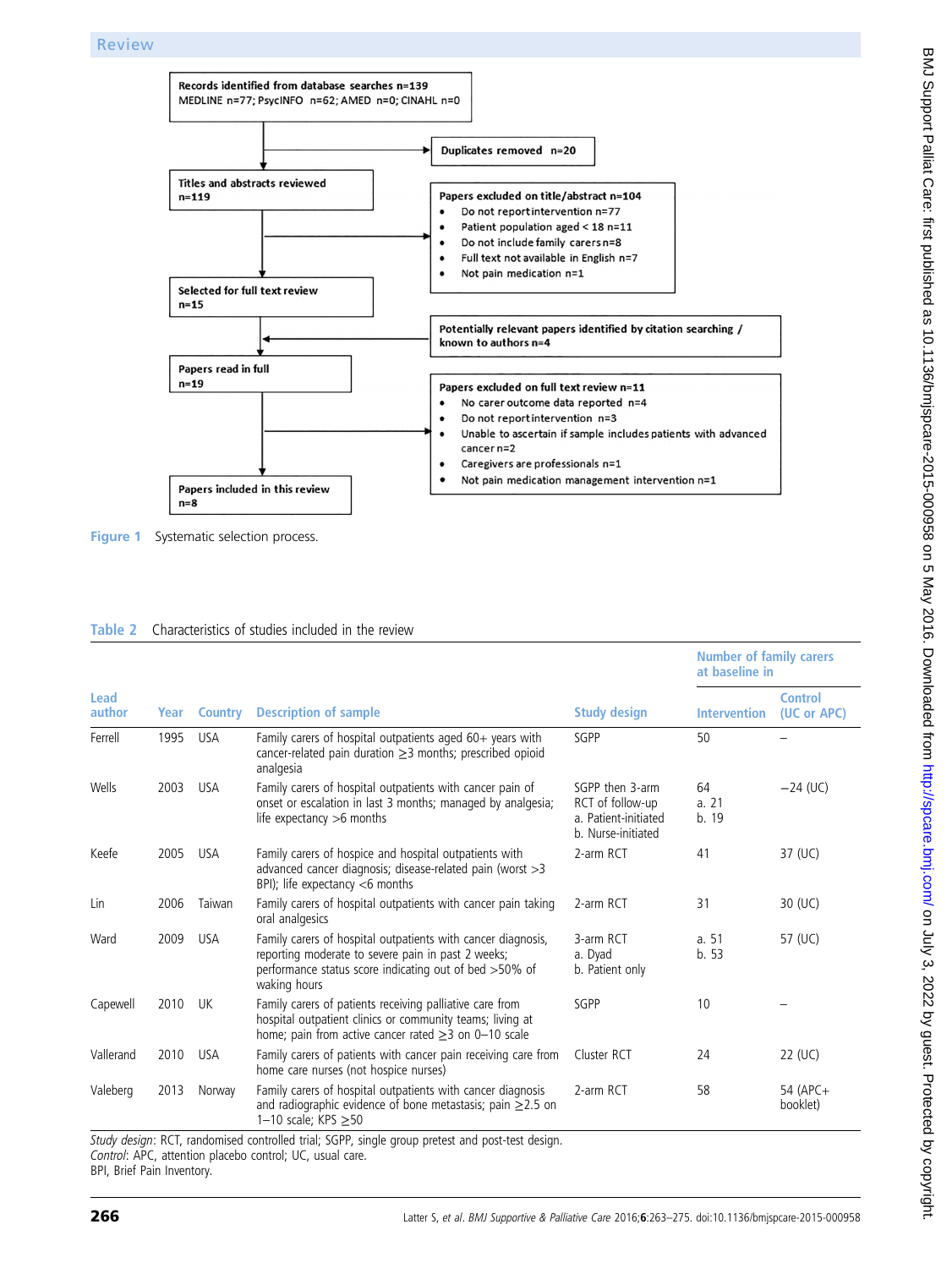<span id="page-4-0"></span>Table 3 Study quality: reporting and risk of bias summary (Downs and Black<sup>[27](#page-12-0)</sup>)

| <b>Study lead</b><br>author, date | <b>Reporting</b><br>score n/11 | <b>External</b><br>validity score<br>n/3 | Internal validity<br>$-\text{bias score}$ n/7 | Internal validity-<br>confounding score n/6 | <b>Power</b><br>score n/1 | <b>Total score</b><br>n/28 | <b>Quality</b><br>level* |
|-----------------------------------|--------------------------------|------------------------------------------|-----------------------------------------------|---------------------------------------------|---------------------------|----------------------------|--------------------------|
| Ferrell, 1995                     | 4                              |                                          |                                               |                                             |                           |                            | Poor                     |
| Wells, 2003                       | 6                              |                                          |                                               |                                             |                           | 13                         | Poor                     |
| Keefe, 2005                       | 9                              |                                          |                                               |                                             |                           | 20                         | Good                     |
| Lin, 2006                         | 6                              |                                          |                                               |                                             |                           | 12                         | Poor                     |
| Ward, 2009                        | 8                              |                                          |                                               |                                             |                           | 20                         | Good                     |
| Capewell, 2010                    | 6                              |                                          |                                               |                                             |                           | 10                         | Poor                     |
| Vallerand, 2010                   | 5                              |                                          |                                               |                                             |                           | 11                         | Poor                     |
| Valeberg, 2013                    | 6                              |                                          |                                               |                                             |                           | 12                         | Poor                     |

\*Based on Samoocha *et al's<sup>[28](#page-12-0)</sup>* classification of quality level: excellent (26–28); good (20–25); fair (15–19); poor (≤14).

blinding of researchers assessing outcomes was often not achieved or was ambiguously reported. Only one study had a statistical power calculation; some studies were of very small scale, or designated by the authors as 'preliminary' or exploratory research. There is no apparent trend towards better reporting or more rigorous methodology, with year or decade of publication.

## Intervention characteristics

All eight interventions included between one and three face-to-face education or training sessions, typically supported by written and/or other resources, opportunities for questions and discussion, and follow-up contacts for reinforcement or further coaching [\(table 4\)](#page-5-0). The interventions were delivered to patients and family carers together by a specially trained clinician (nurse, psychologist) or a researcher in the patient's home (5 studies<sup>[29 30](#page-12-0) 33–35</sup>), or in hospital outpatient clinics (3 studies<sup>31 36 37</sup>). None of the studies used health professionals who were providing routine patient care to deliver interventions, although Vallerand et al's<sup>[34](#page-12-0)</sup> study included home care nurses, some of whom received pain management education (Power over Pain) independently of the patient-carer dyads they recruited to the trial.

The duration and intensity of interventions, and the period of time over which they were delivered varied greatly between studies. Some authors provided insufficient information to precisely quantify intensity of intervention, and the boundaries of interventions were not always clearly defined: for example, specifying whether 'follow-up' contacts with participants were for educational or assessment purposes. However, we were able to classify interventions as higher or lower intensity, based on Cummings et al's<sup>[18](#page-12-0)</sup> definition of intensive education: more than four education sessions, or a cumulative total duration of more than 2 h in one setting. None of the interventions in this review involved more than three education sessions. Two studies reported interventions with a total duration of 2 or more hours in the same setting.<sup>29</sup> <sup>33</sup> Both these interventions had a model of

three face-to-face education sessions with a total duration of 2–3 h, delivered over a maximum of 2 weeks, which is similar to that described by Valeberg et  $al$ ,  $3\overline{5}$ , who did not report the length of sessions. Our interpretation of the information supplied in the other five articles is that the initial education session plus follow-up did not exceed a maximum duration of 100 min (mean durations quoted were briefer), thus, these interventions were categorised as lower intensity.<sup>30</sup> <sup>31</sup> <sup>34</sup> <sup>36</sup> <sup>37</sup>

All the interventions focused on managing pain and pain medication, addressing widely recognised 'barriers' to pain management: knowledge about how analgesics work; beliefs about addiction and tolerance; fears about side effects and overdose; excessive stoicism; and poor communication between patients, family carers and health professionals.<sup>[9](#page-11-0)</sup> They included cognitive and behavioural components, providing a mixture of information and teaching or coaching to develop practical and coping skills, solve problems and/or improve communication. Some interventions had additional components, such as providing information or training in non-drug pain management, for example, relaxation, massage and imagery; $29\frac{33}{33}$  creating plans to maintain coping; $^{29}$  $^{29}$  $^{29}$  change behaviour or anticipate problems, which could be reviewed and revised during follow-up.<sup>30</sup> 35 Structured and tailored elements were present in all interventions, but they differed in the emphasis placed on eliciting and responding to the particular needs and circumstances of a patient–carer dyad. Those with minimal tailoring delivered standardised content and required participants to raise questions or concerns.<sup>31 37</sup> A higher degree of tailoring was achieved by initially identifying participants' gaps in knowledge, misconceptions, concerns or needs (eg, by structured interaction<sup>[29 30](#page-12-0)</sup> or questionnaire<sup>[35](#page-12-0)</sup>), and the information was then used to provide individualised education. Some interventions also assessed learning and/or provided further coaching to modify pain management plans. $30$  35

Only one study referenced a theoretical framework underpinning the intervention. Ward  $et$  $al$ 's<sup>[30](#page-12-0)</sup>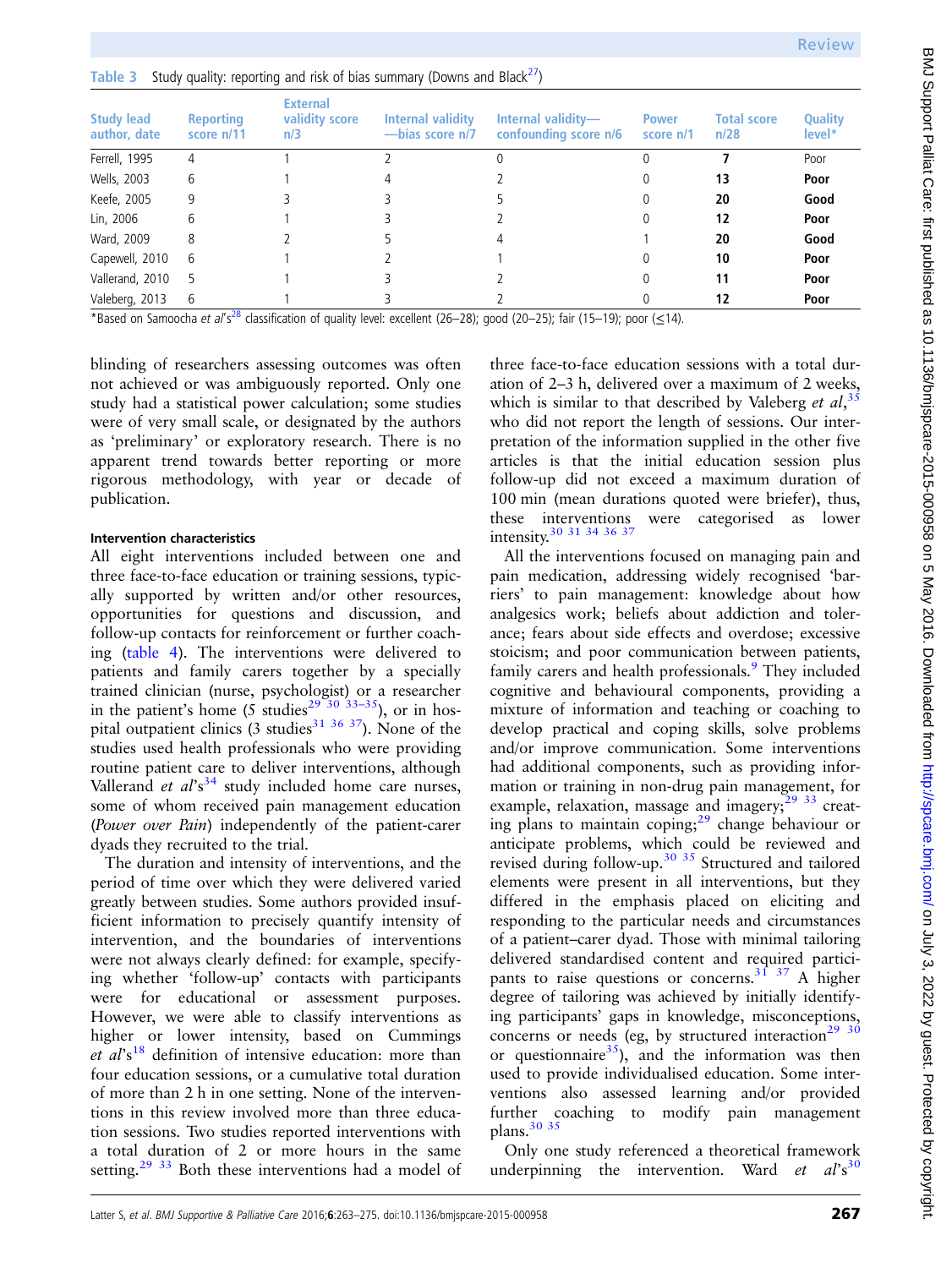| First author,<br>year, country | Intervention: format*, resources<br>provided to carers, follow-up                                                                                                                                                                                                                                                           | Duration and intensity of interventiont                                                                                                                                                       | Provider, recipients, site of delivery.                                                                                                                                                                                                       | <b>Detail of intervention content</b><br>theoretical basis                                                                                                                                                                                                                                                                                                                                                                                                                                                                        |
|--------------------------------|-----------------------------------------------------------------------------------------------------------------------------------------------------------------------------------------------------------------------------------------------------------------------------------------------------------------------------|-----------------------------------------------------------------------------------------------------------------------------------------------------------------------------------------------|-----------------------------------------------------------------------------------------------------------------------------------------------------------------------------------------------------------------------------------------------|-----------------------------------------------------------------------------------------------------------------------------------------------------------------------------------------------------------------------------------------------------------------------------------------------------------------------------------------------------------------------------------------------------------------------------------------------------------------------------------------------------------------------------------|
| Ferrell, 1995,<br><b>USA</b>   | 3 Face-to-face interactive teaching<br>sessions<br>Printed instructions for drug and<br>non-drug treatment<br>Audiotapes of first 2 sessions<br>US\$50 for non-drug equipment<br>Follow-up: 2 additional visits (only data<br>collection?)                                                                                  | 3 1 h sessions delivered over 2 weeks. Total<br>duration 3 h<br>Follow-up visits at 1 and 3 weeks after<br>intervention: duration NR                                                          | Teaching sessions delivered by experienced<br>specialist nurse in the patient's home to patient<br>alone or patient and carer together                                                                                                        | Pain education program with cognitive/behavioural<br>components<br>1. General information about pain, pain assessment<br>and importance of pain relief<br>2. Drug treatment and medication management<br>3. Non-drug treatment of pain, including<br>demonstrations, promotion of combining drug<br>and non-drug approaches<br>Caregivers were instructed on how to support the<br>patient<br>Theoretical basis: NR                                                                                                               |
| Wells, 2003,<br><b>USA</b>     | Single interactive education session:<br>15 min video followed by face-to-face<br>discussion of content and patient's<br>current medication<br>Printed information on analgesics<br>Follow-up: (1) patient given phone<br>number for pain 'hotline' (no cost); (2)<br>provider-initiated telephone calls; (3)<br>usual care | Single session duration 20–30 min. Follow-up:<br>no calls were made to the 'hotline'.<br>Provider-initiated weekly phone calls for<br>4 weeks, lasting 5-15 min. Total duration 20-<br>60 min | Education session in hospital outpatient clinic; NR<br>who delivered to patient and carer together. Video<br>featured expert clinicians and patients. Follow-up<br>phone calls: specialist oncology nurse, NR<br>recipient (patient or carer) | Cognitive intervention. Video included information<br>about pain, methods to control pain, opioids, low risk<br>of addiction, side effects of pain meds, and emphasised<br>the importance of communicating pain to providers<br>Follow-up telephone calls: nurse-assessed patients'<br>understanding of pain medicines, asked about any<br>problems<br>Theoretical basis: NR                                                                                                                                                      |
| Keefe, 2005,<br><b>USA</b>     | 3 face-to-face interactive education/<br>training sessions eliciting concerns and<br>providing coaching to develop coping<br>strategies<br>Printed materials (book)<br>Video and audio tapes                                                                                                                                | $3\times45-60$ min sessions (average 56 min)<br>delivered over 1-2 weeks (average 14 days,<br>range 8-32 days)<br>Total duration 2.25-3 h                                                     | Education/training sessions delivered by nurse<br>educator in the patient's home to patient and<br>carer together                                                                                                                             | Partner-quided pain management training provided<br>1. Information on managing cancer pain,<br>addressing specific concerns raised by<br>participants<br>2. Training in cognitive and behavioural pain-coping<br>skills (relaxation and imagery, activity-rest cycle)<br>using behavioural rehearsal procedure, including<br>quiding partner to coach patient to acquire and<br>maintain coping skills<br>3. Feedback on use of methods and skills taught<br>4. Help to devise a coping maintenance plan<br>Theoretical basis: NR |
| Lin, 2006,<br>Taiwan           | Face-to-face session at which content of<br>booklet presented. Questions elicited<br>and answered. Participants encouraged<br>to phone if questions arose<br>Copy of booklet<br>Follow-up: 2 face-to-face sessions,<br>information reiterated and questions<br>answered                                                     | Initial session 30-40 min. Follow-up at 2 and<br>4 weeks after initial session: duration NR                                                                                                   | Intervention delivered by a researcher to patient<br>and carer together in a private room in the<br>hospital outpatient clinic                                                                                                                | Cognitive intervention. Culturally specific booklet<br>developed from earlier research into patient barriers to<br>cancer pain management. Information addressed nine<br>major concerns contributing to reluctance to report pain<br>and use analgesics: fatalism, addiction, desire to be<br>good, fear of distracting physicians, disease progression,<br>tolerance, side effects, religious fatalism, and prn meds<br>Theoretical basis: NR                                                                                    |

Table 4 Pain medication management interventions for family carers of patients with advanced cancer

**Continued** 

<span id="page-5-0"></span>268

Latter S,

et al.

BMJ Supportive & Palliative Care

2016;6:263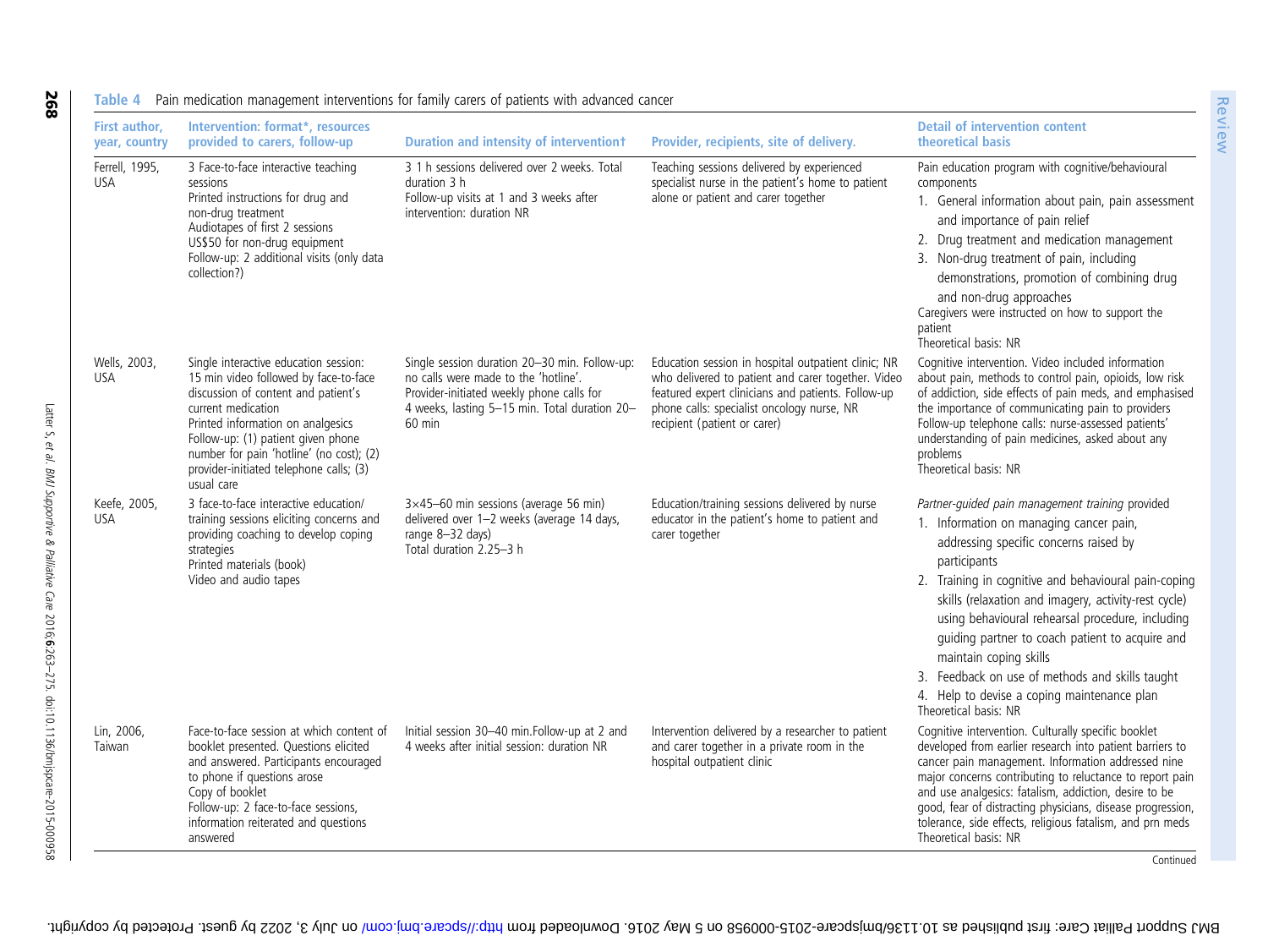| Table 4 Continued              |                                                                                                                                                                                                                                                                                                                |                                                                                                                                                                                                       |                                                                                                                                                                                                                                                    |                                                                                                                                                                                                                                                                                                                                                                                                                                                                                                                                                                                                                                                                                                             |
|--------------------------------|----------------------------------------------------------------------------------------------------------------------------------------------------------------------------------------------------------------------------------------------------------------------------------------------------------------|-------------------------------------------------------------------------------------------------------------------------------------------------------------------------------------------------------|----------------------------------------------------------------------------------------------------------------------------------------------------------------------------------------------------------------------------------------------------|-------------------------------------------------------------------------------------------------------------------------------------------------------------------------------------------------------------------------------------------------------------------------------------------------------------------------------------------------------------------------------------------------------------------------------------------------------------------------------------------------------------------------------------------------------------------------------------------------------------------------------------------------------------------------------------------------------------|
| First author,<br>year, country | Intervention: format*, resources<br>provided to carers, follow-up                                                                                                                                                                                                                                              | <b>Duration and intensity of interventiont</b>                                                                                                                                                        | Provider, recipients, site of delivery.                                                                                                                                                                                                            | <b>Detail of intervention content</b><br>theoretical basis                                                                                                                                                                                                                                                                                                                                                                                                                                                                                                                                                                                                                                                  |
| Ward, 2009,<br><b>USA</b>      | Single face-to-face interactive education<br>session working through first 6 steps of<br>7-step intervention<br>Follow-up: 2 telephone calls address 7th<br>step                                                                                                                                               | Initial session 20-80 min, depending on<br>participant needs<br>Follow-up phone calls at 2 and 4 weeks after<br>initial session, lasting 5-10 min<br>Total duration 30-100 min                        | Intervention delivered by specially trained nurse or<br>psychologist at convenient location, usually the<br>patient's home, to the patient alone or patient<br>and carer together<br>Follow-up phone calls: recipient (patient or<br>caregiver) NR | RIDcancerPAIN+ was designed to elicit and understand<br>patients' representations of symptoms before providing<br>new information and developing strategies for behaviour<br>change in a 7-step process<br>1. Exploration of beliefs about cancer pain<br>2. Identification of misconceptions about pain and<br>analgesia use<br>3. Discussion of consequent limitations and losses<br>4. Tailored information provision, filling gaps, etc<br>5. Discussion of benefits of adopting new<br>information<br>6. Patient creates plan for changing how pain is<br>managed<br>7. Evaluation and revision of coping plans<br>(follow-up)<br>Theoretical basis: representational approach to patient<br>education |
| Capewell,<br>2010, UK          | 2 education sessions: 6 min video<br>shown, and printed information<br>provided, any questions answered<br>Copies of DVD and printed materials                                                                                                                                                                 | Two sessions approximately 1 week apart.<br>Duration NR                                                                                                                                               | Video (featuring palliative care clinicians) shown in<br>hospital outpatient clinic to patient alone or<br>patient and carer together by researcher who<br>answered questions                                                                      | Brief structured educational intervention focusing on<br>cancer pain and the use of strong opioids, emphasising<br>that cancer pain can often be well controlled,<br>importance of pain assessment and good<br>communication. Addressed 'common fears' about<br>opioids found in previous research<br>Theoretical basis: NR                                                                                                                                                                                                                                                                                                                                                                                 |
| Vallerand,<br>2010, USA        | Patients and carers<br>Initial visit (face-to-face) given printed<br>information; second visit face-to-face<br>education session. Extent of interaction<br><b>NR</b><br>Nurses providing home care<br>2 lecture/discussion sessions<br>Printed resources on pain management<br>and opioid-related side effects | Patients and carers<br>First contact duration NR. Education 1 week<br>later, duration 1 h<br>Nurses<br>1st teaching session 4 h<br>4-6 weeks to apply in practice<br>2nd teaching session duration NR | Patients and carers visited at home by PI or<br>researcher; education session delivered by PI to<br>patient alone or patient and carer together<br>Nurses' teaching delivered in classroom, NR by<br>whom, and size of group                       | Power Over Pain: a structured educational intervention<br>on management of pain and side effects in patients<br>with cancer<br>For patients and carers: importance of pain<br>management; misconceptions; analgesics; side-effect<br>management. Based on program for nurses, 'presented<br>at a level appropriate for the layman'<br>For nurses, 1st session: misconceptions about<br>analgesics; pharma pain control and side effects;<br>communicating with physicians and patients. 2nd<br>session: 'more advanced concepts', ie, dose titration<br>and managing side effects. Role play and assertiveness<br>training to develop communication advocacy skills<br>Theoretical basis: NR                |

**Continued** 

Review

269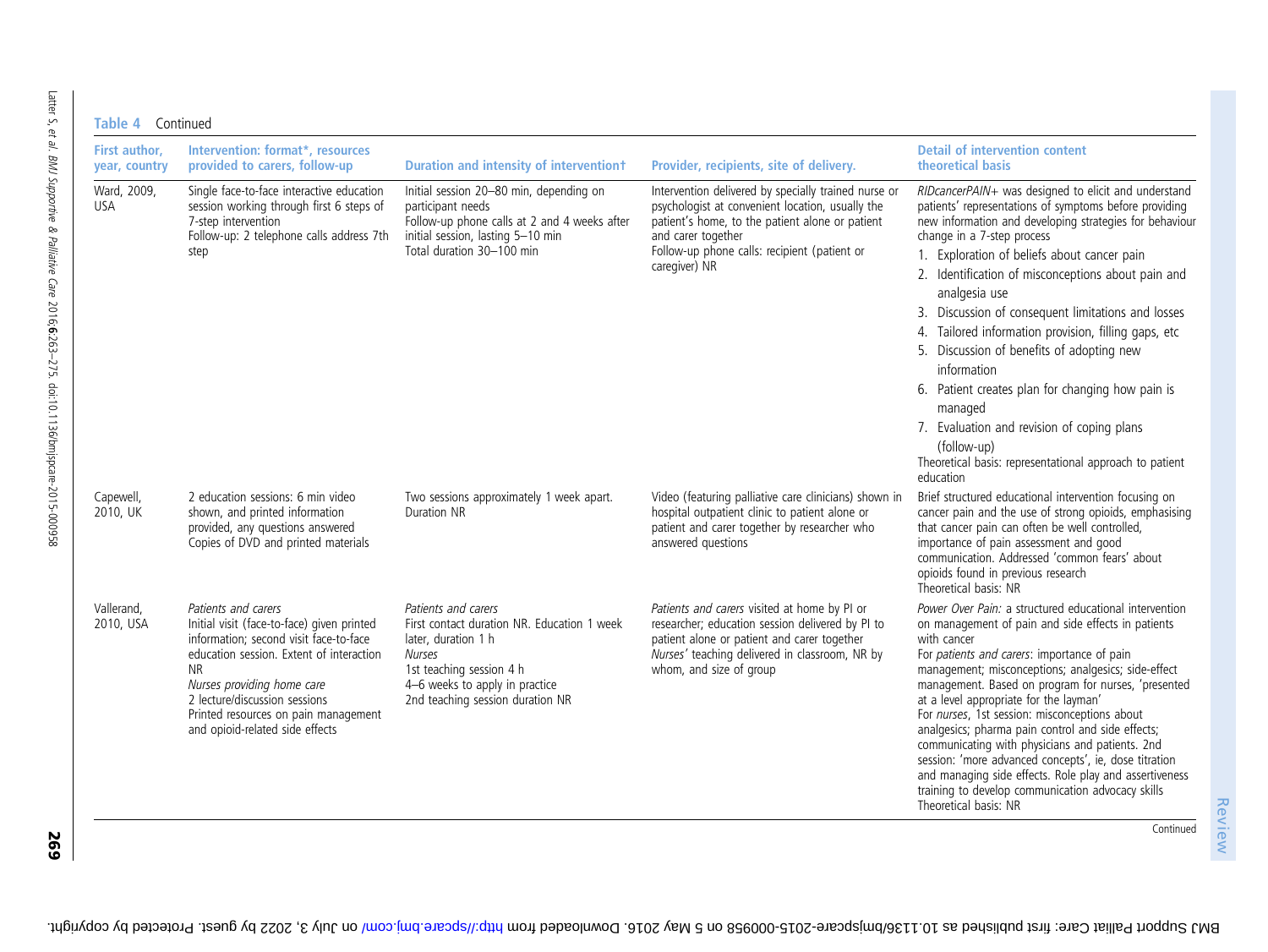| Table 4 Continued        |                                                                                                                                                                                                                                                     |                                                                                         |                                                                                                                                                                                                                       |                                                                                                                                                                                                                                                                                                                                                                                                                                                                                                                                                     |
|--------------------------|-----------------------------------------------------------------------------------------------------------------------------------------------------------------------------------------------------------------------------------------------------|-----------------------------------------------------------------------------------------|-----------------------------------------------------------------------------------------------------------------------------------------------------------------------------------------------------------------------|-----------------------------------------------------------------------------------------------------------------------------------------------------------------------------------------------------------------------------------------------------------------------------------------------------------------------------------------------------------------------------------------------------------------------------------------------------------------------------------------------------------------------------------------------------|
|                          | First author, Intervention: format*, resources<br>year, country provided to carers, follow-up                                                                                                                                                       | Duration and intensity of interventiont                                                 | Provider, recipients, site of delivery.                                                                                                                                                                               | Detail of intervention content<br>theoretical basis                                                                                                                                                                                                                                                                                                                                                                                                                                                                                                 |
| Rustoen; 2012,<br>Norway | Printed resources on pain and side effect<br>interspersed with 3 telephone contacts<br>Script to assist communication with<br>Valeberg, 2013, 3 face-to-face teaching sessions,<br>physician re pain and medicines<br>Weekly pill box<br>management | Duration of 3 home visits and 3 phone calls<br>Contact made every week for 6 weeks<br>g | Home visits and phone calls made by a specially<br>trained oncology nurse, who delivered teaching<br>sessions to patient alone, or patient and carer<br>together. Phone calls: NR recipient (patient or<br>caregiver) | medication. First teaching session addressed knowledge<br>medication; reinforced education; and provided further<br>subsequent contacts reviewed pain scores and use of<br>management intervention to increase knowledge and<br>Program, developed in USA. Psychoeducational pain<br>coaching, eg, modifying pain management plans or<br>deficits (identified from Family Pain Questionnaire).<br>change attitudes to pain management and use of<br>Norwegian adaptation of PRO-SELF Pain Control<br>contacting physicians<br>Theoretical basis: NR |
|                          | *Format: face-to-face, telephone calls, video presentation, printed materials.                                                                                                                                                                      |                                                                                         |                                                                                                                                                                                                                       |                                                                                                                                                                                                                                                                                                                                                                                                                                                                                                                                                     |

\*Format: face-to-face, telephone calls, video presentation, printed materials.<br>†Duration and intensity: number and duration of sessions/phone calls; total duration of intervention and over what time period.<br>NR, not reporte †Duration and intensity: number and duration of sessions/phone calls; total duration of intervention and over what time period.

NR, not reported.

RIDcancerPAIN+ was based on the 'representational approach to patient education' which emphasises discovering an individual's understanding of their illness or treatment before providing information to address any gaps or misconceptions.  $\frac{38}{38}$  $\frac{38}{38}$  $\frac{38}{38}$  None of the interventions was reported to have been informed by psychosocial theory about the nature of the patient–carer relationship or the caring role.

The majority of studies appear to have delivered the same education to patients and family carers.<sup>[30 31 34 36 37](#page-12-0)</sup> However, Keefe et al's<sup>[29](#page-12-0)</sup> 'partnerguided pain management training' explicitly positioned family carers in the role of coach 'guiding and encouraging the patient' to use coping skills taught by the nurse educator, who also gave carers feedback on their performance as a coach. None of the studies reported involving patients, family carers or healthcare professionals in the design or development of the intervention.

Fidelity and quality of intervention delivery was addressed to some degree in four studies. Those delivering interventions used written manuals, booklets or guides; $29\frac{30\frac{37}{2}}{20}$  completed checklists during education sessions $30$  audio-taped sessions for later review and/or rating; $^{29}$  $^{29}$  $^{29}$  or their practice was observed during training.<sup>[33](#page-12-0)</sup> Only one study reported a treatment fidelity score (82%): all sessions were audio-taped, and 58% assessed against the intervention manual for adherence.[29](#page-12-0)

# Impact of interventions

The studies specified a variety of family carer outcomes, most selecting a combination of medicinesspecific or pain-specific and more global psychological measures, and there was wide variation in how many and when outcome measurements were recorded, with one to six time points for follow-up, ranging from immediately after the intervention to 6 months, although most studies measured outcomes within 1 month. Further details of study design and outcomes are provided in online [supplementary appendix](http://spcare.bmj.com/lookup/suppl/doi:10.1136/bmjspcare-2015-000958/-/DC1) 1.2. Family carers' knowledge and beliefs about pain and medications were measured in seven studies, using the knowledge subscale of the Family Pain Questionnaire  $(FPQ)^{31}$  $(FPQ)^{31}$  $(FPQ)^{31}$  33-[36](#page-12-0) and/or the Barriers Questionnaire  $(BQ)$ .<sup>30</sup> <sup>34</sup> <sup>37</sup> Five studies reported improvements in family carers' knowledge and beliefs: four studies used the FPQ knowledge subscale  $31\,33\,35\,36$ and one study used the  $BQ<sup>37</sup>$  $BQ<sup>37</sup>$  $BQ<sup>37</sup>$  Three studies demonstrated statistically significant treatment effects: two using the FPQ $^{35}$  36 and one using the BQ.<sup>[37](#page-12-0)</sup> Two of these delivered lower intensity, minimally tailored interventions,  $36 \times 37$  and the third a higher intensity, more tailored intervention.<sup>[35](#page-12-0)</sup> Improved FPQ knowledge scores were reported in two non-randomised studies, but neither provided data. $31$   $33$  Two RCTs, including Ward et  $a\ddot{l}$ 's<sup>[30](#page-12-0)</sup> well-conducted study of a lower intensity, tailored intervention, found no effect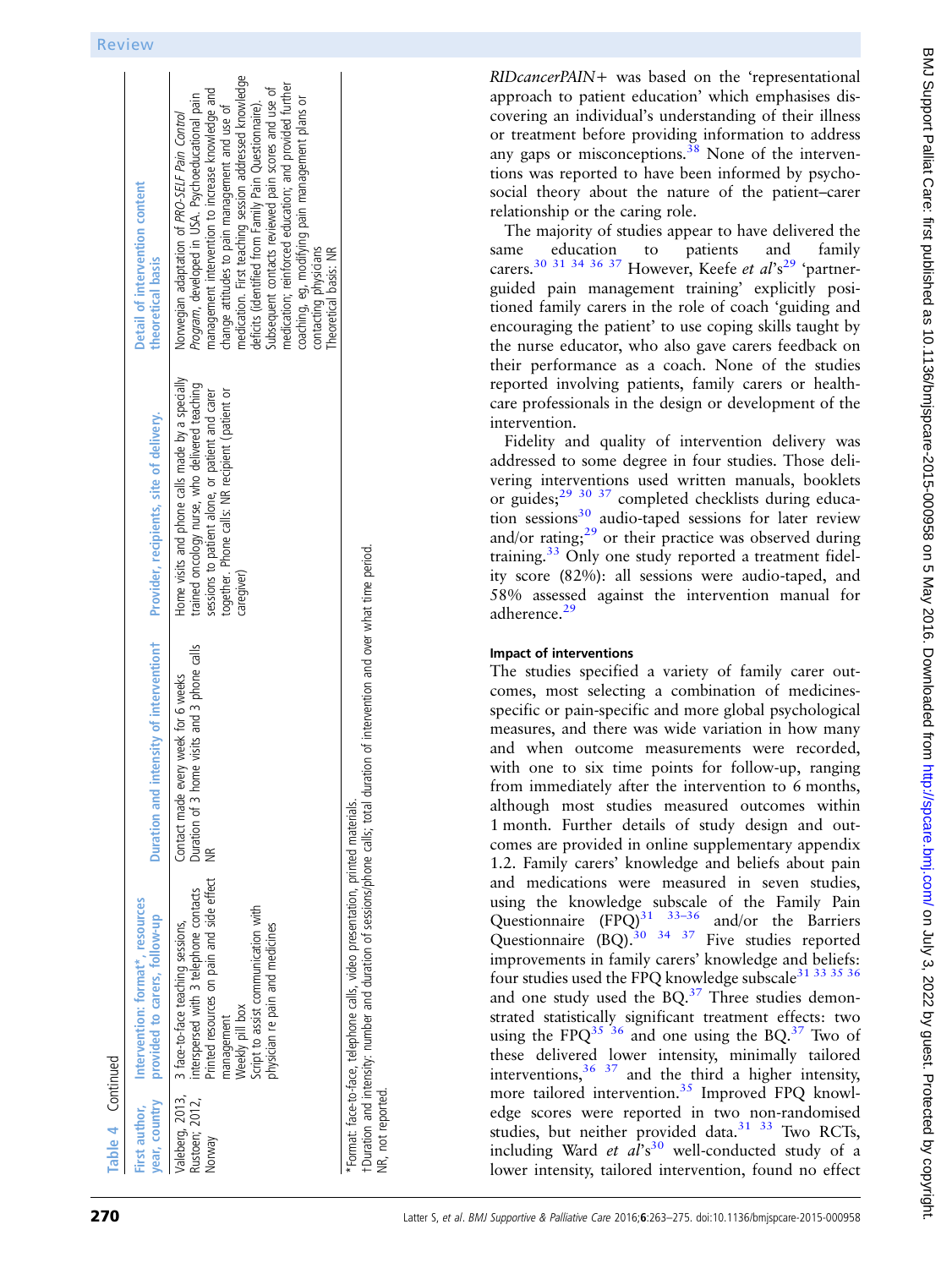of interventions on FPQ knowledge subscale and/or BO scores.<sup>[34](#page-12-0)</sup>

Three studies reported on the FPQ experience subscale (six items which mainly assess family carer perceptions of the patient's pain and distress, with one question about the carer's perceived ability to control the patient's pain). Two studies found no statistically significant change at 4 weeks;  $31^{34}$  and one study reported 'improvements' at 1 week, although no data were provided. $33$ 

Family carers' self-efficacy, or perceived control over pain, was measured in two studies. Keefe et al's<sup>[29](#page-12-0)</sup> well-conducted RCT evaluated a higher intensity, more tailored intervention, and found a statistically significant improvement in self-efficacy scores for the treatment group, at a mean of  $7$  days (range  $0-31$ ) postintervention. Vallerand et al's<sup>[34](#page-12-0)</sup> cluster RCT of two interventions (for nurses and patient–carer dyads) found no effect of the dyad intervention on family carers' perceived control over pain, although family carers whose nurses had received Power over Pain education showed a statistically significant improvement in perceived control over pain at 1 month compared with controls. The intervention for patient–carer dyads was lower intensity (extent of tailoring unclear); nurse education involved two group teaching sessions with a total duration of more than 4 h.

Adherence to medication was measured in two studies: an RCT found a statistically significant effect of the intervention on family carers' self-reported scores at 2 and 4 weeks; $37$  a small single-group pilot study did not report carer data. $31$  Other, more global, family carer outcomes were measured in three studies. Keefe et al's<sup>[29](#page-12-0)</sup> well-conducted RCT reported improved Caregiver Strain Index scores for the intervention group, a trend that did not reach statistical significance. This study found no effect on family carer mood, $2^9$  and another study reported measuring carers' quality of life but provided no data. $33$ 

Patient pain outcomes, measured using the Brief Pain Inventory (BPI), were reported in six articles: four studies found no statistically significant effect of interventions on patients' BPI scores, $29$  30 34 36 and two reported statistically significant reductions in pain. $31 \overline{37}$  The remaining two articles<sup>33</sup> 35 did not report patient outcomes from the study but cited publications that provided this information, which were accessed: one study measured pain outcomes; $39$  and the other assessed patient knowledge, but not pain. $40$ Ferrell et  $al^{39}$  $al^{39}$  $al^{39}$  found trends in mean and median scores for pain intensity, pain distress and pain relief recorded by patients in a 'self-care log' over the 5 weeks of the study, which indicated improvements over time, although no statistical tests were applied.

None of the studies assessed adverse effects of interventions on family carers or patients, or discussed possible harms. The review included exploratory and feasibility studies, but there was little, if any,

discussion of acceptability of interventions to family carers and patients, and not all authors accounted fully for attrition rates. None of the studies included qualitative data gathered from family carers.

## **DISCUSSION**

## Effects of interventions

The results indicate that educational interventions with structured and tailored elements delivered in one or more face-to-face sessions, supported by written and/or other resources, and/or including further contact for reinforcement and review, have the potential to improve carers' knowledge and self-efficacy for pain medicines management, and change misconceptions about cancer pain and medications. Seven of the eight studies included in the review evaluated family carers' knowledge about pain and medications: five studies reported improvements, of which three demonstrated statistically significant treatment effects, although these studies were all categorised as poor quality. Two RCTs found statistically significant improvements in carers' self-efficacy or perceived control over pain. One was a well-conducted study that also showed a positive effect on caregiver strain, a trend that just failed to reach statistical significance. None of the studies provided evidence to suggest that pain management interventions had adverse effects or could harm family carers or patients.

The studies provide equivocal evidence for the impact of family carer interventions on patients' experience of pain: four studies found no effect on pain, and three studies reported positive effects. Neither of the two well-conducted RCTs included in the review found statistically significant treatment effects on patient pain. In addition, no significant changes in more global measures of family carer psychological state were observed. Plausible explanations can be put forward for non-significant outcomes, such as assessment too soon after the intervention, and low levels of pain in the patient sample so that floor effects were encountered. Additionally, patient pain is a distal indicator of the effect of an educational intervention influenced by other factors, such as disease progression, changes in treatment and psychosocial variables, which make it difficult to attribute observed effects (or lack of them) to the intervention. Authors of other reviews of family carer interventions have suggested that outcome measures should be chosen to reflect the impacts that interventions can realistically be expected to accomplish in a limited time. $21$ 

## Quality of research studies

Only eight studies met the criteria for inclusion in the review and all were conducted in developed countries, the majority in the USA, limiting the ability to generalise results to other health systems. Quality assessment identified methodological limitations and deficiencies in reporting, and comparability of results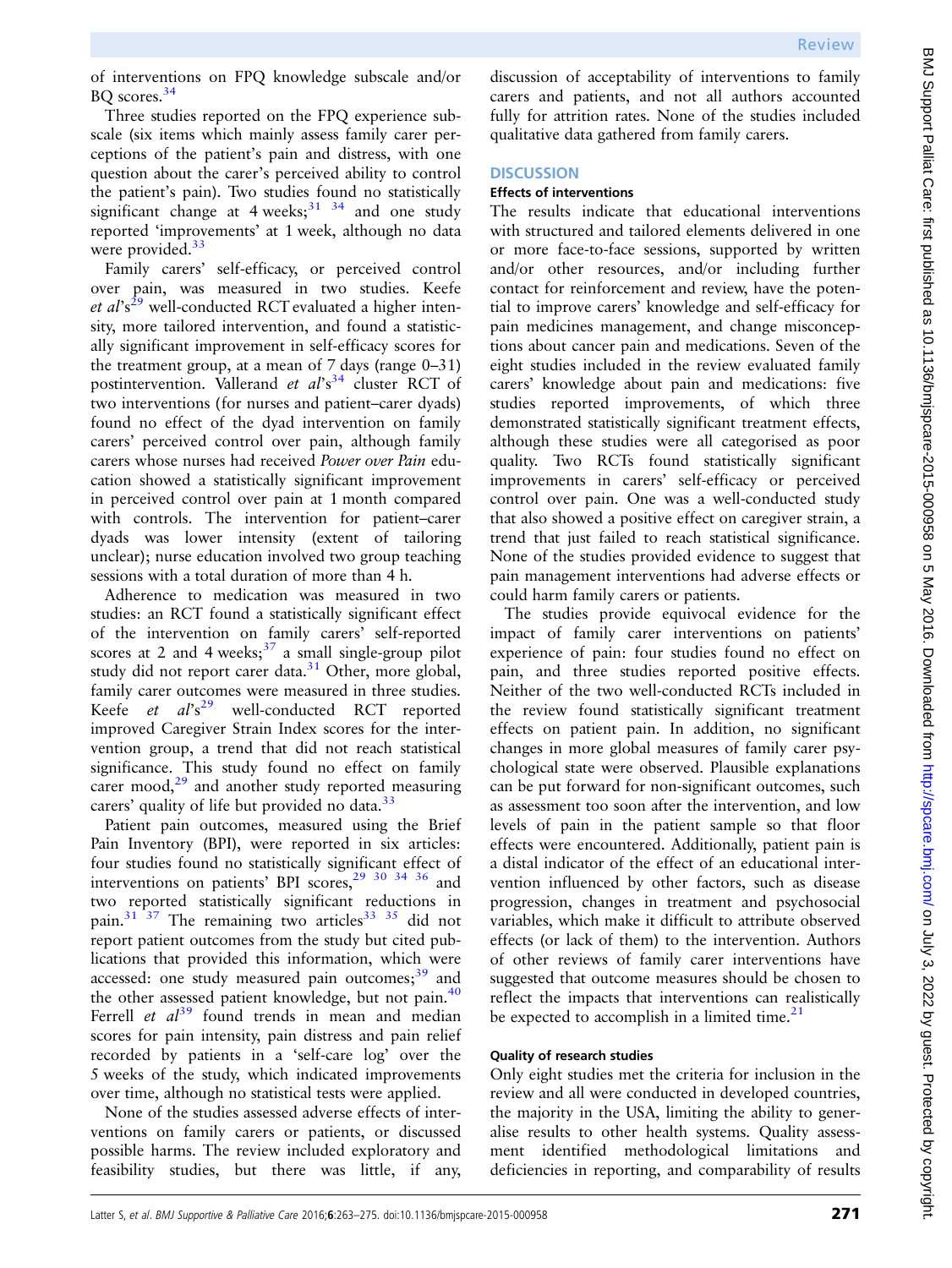was compromised by heterogeneity of patient populations; diversity of interventions; use of different outcome measures; and variation in when outcomes were assessed. This suggests that we should be cautious about interpreting findings and generalising from this small collection of published reports, whose results are at best equivocal.

The studies' lack of assessment of potential adverse intervention effects on family carers or patients is an important omission in research on pain management in palliative care because of the relationship between pain, anxiety and coping, and the potential risk of negative impacts if information content or timing of delivery is misjudged. In addition, the studies reported only quantitative outcomes: none, even those designated as feasibility studies, included qualitative methods to explore intervention effects, positive or negative, on family carers and patients, or to evaluate research processes. This limits the usefulness of the studies for informing future research and palliative care practice.

Our findings suggest that educational interventions have the potential to help family carers manage cancer pain and associated medications, but the mechanisms that bring about positive effects remain unclear. A theoretical framework was described for only one intervention. $30$  and none was informed by behaviour change theories. However, all the studies appear to have been influenced by the literature on 'barriers' to the effective use of pain medication, and most interventions incorporated elements to mitigate culturally specific barriers, and/or elicit and address individual beliefs known to inhibit effective use of pain medicines. Implicit assumptions about how 'barriers' can be overcome were stated by Cagle *et al*<sup>[41](#page-12-0)</sup> as: 'increasing knowledge and improving attitudes about pain management (the immediate effect of the intervention) would lead to changes in behaviour such as better administration and adherence to pain medications (a secondary effect), which will in turn lead to improved pain relief for patients (the primary distal effect)'. This proposed mechanism is helpful for specifying appropriate outcome measures, but it does not distinguish between patients, health professionals and family carers. It does not take account of patient– carer interdependency, the unique nature of the family carer role, or the complex social and emotional context of providing palliative care in the home. Lack of theoretical underpinning for interventions including family carers has been identified in a broader review of cancer symptom management interventions.[23](#page-12-0) Clarity about the theories or assumptions on which interventions are based, and specification of appropriate and sensitive outcome measures, could greatly strengthen future studies.

## Unpacking interventions: what works best?

The interventions included in the review have been categorised broadly as educational, but comparisons across studies proved difficult because of heterogeneity in intervention characteristics, such as format, content, duration and method of delivery. Owing to this diversity and the small number and limited quality of the studies, we were unable to discern any clear pattern of association between particular intervention characteristics and measured effects on family carer outcomes. There was no indication that outcomes were improved by providing multiple face-to-face education sessions, or by spending more time with family carers. Reviews of cancer pain selfmanagement interventions have reported similar findings,  $17 \frac{19}{9}$  although Cummings *et al*<sup>[18](#page-12-0)</sup> described a relationship between higher educational 'dose' patient interventions and improved outcomes in pain management knowledge, skills and attitudes, and pain control. Another feature of educational interventions that has been linked to efficacy is the ability to 'tailor' delivery to address individual gaps in knowledge, needs and circumstances.[18](#page-12-0) We found interventions varied in the emphasis placed on individualising information and education, but there was no discernible pattern in effects, a finding that is consistent with Koller et al's<sup>[19](#page-12-0)</sup> review of cancer pain self-management interventions.

It is worth noting that intervention duration and tailoring are connected, since tailoring is likely to result in education sessions of variable duration, as demonstrated in the study by Ward et  $al.^{30}$  $al.^{30}$  $al.^{30}$  This raises questions about assessing 'dose' or 'intensity' based only on time, or attempting to determine an optimal intervention dose or duration. Bennett et  $al^{17}$  $al^{17}$  $al^{17}$  concluded that duration may be less important than other aspects of pain management interventions, yet to be elucidated by research. However, we have doubts about the value of trying to isolate discrete 'active ingredients' of complex interventions, whose properties are better understood as emergent and contingent on contextual factors, $42$  which may contribute substantially to effectiveness.[43 44](#page-12-0) Understanding the context in which interventions are delivered, and the influence of contextual factors on outcomes merit more atten-tion in pain and medication management research.<sup>[45](#page-12-0)</sup>

# When is the best time to intervene?

A frequently asked question is 'when might be the most appropriate time, in relation to the course of the patient's illness, treatment or experience of pain, to provide pain and medication information and education for family carers?' It is especially salient in end-of-life cancer research since 'there is a small window of opportunity to recruit carers when they move into the caregiving role but are not overwhelmed by it', $45$  and pain medicines may include opioids, which have negative associations that influence family carers' readiness to learn, thus calling into question the feasibility of early intervention. Most of the studies in this review did not consider timing of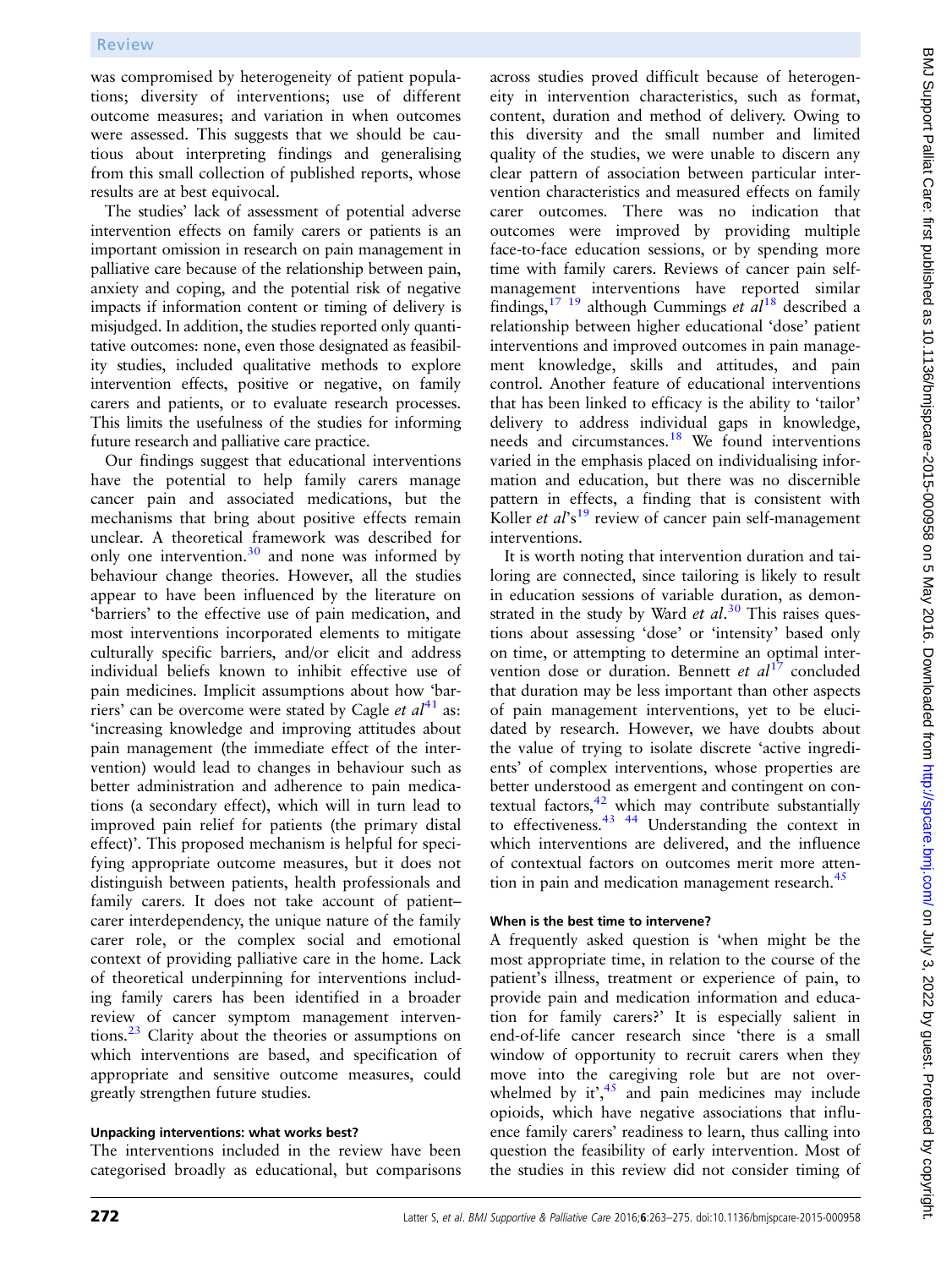intervention delivery, although participating patients were at various stages of illness and treatment. One study focused specifically on patients near the end of life: Keefe et al's<sup>[29](#page-12-0)</sup> well-conducted RCT recruited patients experiencing pain, and who were eligible for US hospice care, that is, with  $\leq 6$  months life expectancy, and demonstrated statistically significant effects on family carer self-efficacy but not patients' pain. A recent US study by Cagle et  $al<sup>41</sup>$  $al<sup>41</sup>$  $al<sup>41</sup>$  recruited a similar population and found that a brief, tailored pain management intervention produced statistically significant improvements in family carers' knowledge, attitudes and assessment of patient pain at 2 weeks. We suggest that these positive effects may be due, in part, to delivering an appropriate intervention to a well-defined group for whom pain management is a pressing concern. In addition, transition to hospice care in the USA (and palliative care in the UK) is a significant milestone for patients and family carers, when carers may recognise the need to take on more responsibility for managing pain medication, and so be receptive to help. Targeting interventions at specific groups, possibly identified at a key point in the palliative care pathway, in addition to individualising content in response to individual needs, should be considered in future studies.

Recruiting patients at a particular point of contact with services is convenient for research purposes, but clearly this will not achieve optimal timing of intervention for all participants. Stajduhar *et al*<sup>[46](#page-12-0)</sup> described wide variation in family carers' preferences for when and how they received or accessed information and support, which indicates that a standardised approach may be inappropriate. In Healy et al's<sup>[47](#page-12-0)</sup> study of introducing a subcutaneous medication management intervention for family carers, palliative care nurses rejected the idea of defining an objective, fixed 'right time' based on the patient's palliative care trajectory, in favour of making the decision with each family carer individually. We suggest that for pain and medication management interventions it is more meaningful to ask not about timing, per se, but how to provide timely help for family carers, conceptualising 'timeliness' as a subjective and context-dependent aspect of an intervention.

## Implications for research

This review confirms that further good-quality research is needed to identify how best to help family carers of patients with advanced cancer to manage pain and pain medicines. Some authors have argued that research with patients receiving palliative care, and their family carers, would be strengthened by taking a more pragmatic approach, in particular, by evaluating interventions that are brief and easily deliv-ered in the context of routine care.<sup>[17 48](#page-12-0)</sup> The studies reviewed here offer little indication of what might be achievable by healthcare professionals in routine

practice, although recently published studies by Healy et  $al^{47}$  $al^{47}$  $al^{47}$  and Cagle et  $al^{41}$  $al^{41}$  $al^{41}$  describe interventions inte-grated with regular nursing care. In Cagle et al's<sup>[41](#page-12-0)</sup> US study, hospice nurses delivered a brief, tailored pain management intervention to newly registered patients and their family carers, with positive effects reported by carers.

None of the studies in the review reported following recommended research practices by involving family carers and healthcare professionals in developing intervention studies.[49](#page-12-0) Future research would be strengthened by engaging family carers to ensure that interventions meet their needs and preferences, and in involving healthcare professionals to design interventions that can be assimilated into clinical practice and service delivery. In particular, participation by family carers and clinicians could facilitate finding solutions to the issue of timeliness discussed earlier, by identifying timings and settings for intervention compatible with local practice in when and how patients and family carers are introduced to pain medicines. Our review also indicates that more attention should be given to the process of developing interventions informed by theory that are likely to be effective in pragmatic trials. We suggest that these recommendations for future research could be addressed by adopting a complex interventions framework for the development and testing of future interventions for family carers.<sup>[50](#page-12-0)</sup>

We found an absence of qualitative research in the studies reviewed, despite widespread acceptance of its value in process evaluation, and as a complement to quantifiable outcomes.<sup>[44](#page-12-0)</sup> Pragmatic studies of pain medication management interventions would be enhanced by using qualitative methods to illuminate the influence of contextual factors on intervention delivery and to investigate how clinicians, family carers and patients experience pain management education, including identifying adverse and unanticipated effects.

# Implications for clinical practice

Research has established that patients benefit from education about managing cancer pain, $17$  and it is recognised that nurses have a central role in meeting patients' information needs and providing advice on analgesia. However, family carers consistently identify unmet needs for appropriate and timely information and support to help them manage pain and medications, especially as patients approach the end of life. Current evidence suggests that there is potential for health professionals to improve family carers' knowledge and self-efficacy in managing cancer pain medicines by including them with patients during face-to-face education, supported by written or other materials, and appropriate follow-up, an approach that has not been linked with any obvious or serious harms. Currently, there is insufficient evidence on which to base more specific directions about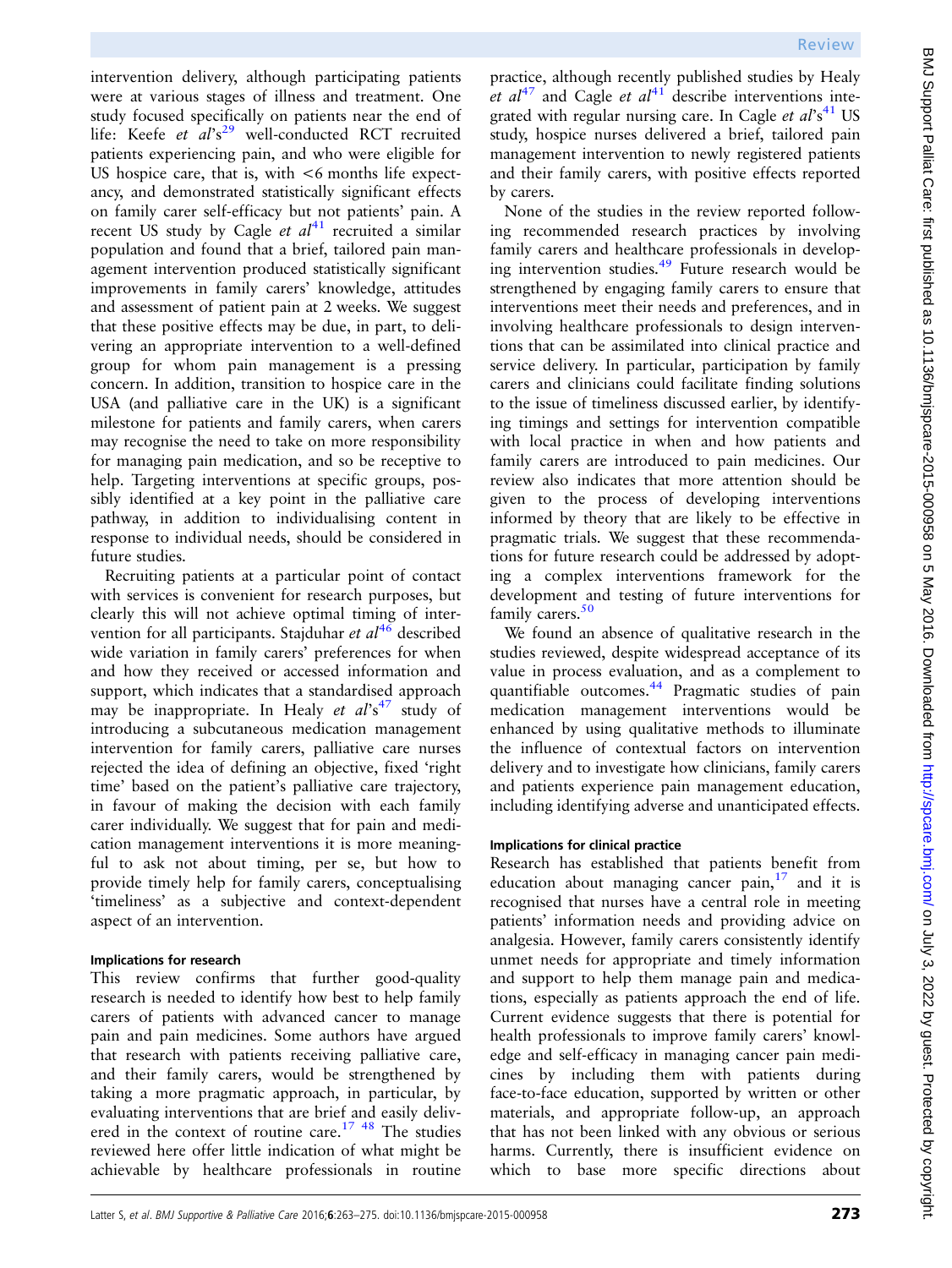<span id="page-11-0"></span>interventions likely to be effective in clinical practice, or how, where and when they should be delivered.

## Strengths and limitations of the review

As far as we are aware, this is the most comprehensive systematic review of pain medication management interventions for family carers of patients with advanced cancer. The review has some limitations: articles published in languages other than English were not included, and restricting the study population to family carers of patients with advanced cancer reduced the number of eligible studies. While there are strong arguments for maintaining a narrow focus, the review may have benefited from a broader definition of the study population, for example, including family carers of patients with cancer at all stages, or patients with non-cancer diagnoses experiencing pain near the end of life, which may have yielded more studies, a wider range of interventions, and allowed consideration of generalisability of results. The review could also have been extended to include interventions to help family carers manage not only pain but also other symptoms of advanced cancer and the medicines associated with these symptoms.

## **CONCLUSIONS**

There is scant good-quality research to inform answers to the question of how family carers of patients who have advanced cancer can be helped to manage pain medicines. Evidence from the eight studies reviewed suggests that educational interventions delivered face-to-face, supported by written and/or other resources and appropriate follow-up, have the potential to improve family carers' knowledge and self-efficacy for pain management, and reduce attitudinal barriers. No adverse effects of interventions were reported. There were no discernible patterns of association between particular intervention characteristics, for example, time spent in interaction or providing individualised information, and effects on family carer outcomes. Future intervention research would be strengthened by addressing methodological issues and giving more attention to the development of interventions that address family carers' needs and concerns and are informed by theory, appropriately targeted, and compatible with local clinical practice and service delivery.

Acknowledgements The authors would like to thank Andrew Sibley, University of Southampton, for help with the initial search.

Contributors SL, JBH and AR were involved in the study conception and obtained funding. EL formulated the search strategy and performed the searches. SL, EL, JBH and JAH identified eligible studies. DE and JAH appraised study quality. SL, JAH, JBH and AR extracted data, contributed to interpretation and drafted results. All authors read and approved the final manuscript. SL is the guarantor.

Funding This study was supported by Dimbleby Marie Curie Research Fund grant DCMC-RF-12-05.

Competing interests JBH is a member of the Scientific Board, Cachexia Hub, Helsinn Healthcare.

Provenance and peer review Not commissioned; externally peer reviewed.

Open Access This is an Open Access article distributed in accordance with the Creative Commons Attribution Non Commercial (CC BY-NC 4.0) license, which permits others to distribute, remix, adapt, build upon this work noncommercially, and license their derivative works on different terms, provided the original work is properly cited and the use is non-commercial. See: [http://creativecommons.org/licenses/by](http://creativecommons.org/licenses/by-nc/4.0/)[nc/4.0/](http://creativecommons.org/licenses/by-nc/4.0/)

# **REFERENCES**

- 1 Morris SM, King C, Turner M, et al. Family carers providing support to a person dying in the home setting: a narrative literature review. [Palliat Med](http://dx.doi.org/10.1177/0269216314565706) 2015;29:487–95.
- 2 Gomes B, Higginson IJ. Factors influencing death at home in terminally ill patients with cancer: systematic review. [BMJ](http://dx.doi.org/10.1136/bmj.38740.614954.55) 2006;332:515–21.
- Teunissen S, Wesker W, Kruitwagen C, et al. Symptom prevalence in patients with incurable cancer: a systematic review. J Pain Symptom Manag 2007;34:94–104.
- 4 Schumacher KL, Plano Clark VL, West CM, et al. Pain medication management processes used by oncology outpatients and family caregivers part II home and lifestyle contexts. J Pain Symptom Manag 2014;48:784–96.
- 5 Payne S, Turner M, Seamark D, et al. Managing end of life medications at home—accounts of bereaved family carers: a qualitative interview study. [BMJ Support Palliat Care](http://dx.doi.org/10.1136/bmjspcare-2014-000658) 2015;5:181–8.
- 6 van Ryn M, Sanders S, Kahn K, et al. Objective burden, resources, and other stressors among informal cancer caregivers: a hidden quality issue? *[Psychooncology](http://dx.doi.org/10.1002/pon.1703)* 2011;20:44–52.
- 7 Kazanowski M. Family caregivers' medication management of symptoms in patients with cancer near death. *J Hosp Palliat* Nurs 2005;7:174–81.
- 8 Lin CC. Barriers to the analgesic management of cancer pain: a comparison of attitudes of Taiwanese patients and their family caregivers. Pain 2000;88:7–14.
- 9 Letizia M, Creech S, Norton E, et al. Barriers to caregiver administration of pain medication in hospice care. *J Pain* Symptom Manag 2004;27:114–24.
- 10 Oldham L, Kristjansen LJ. Development of a pain management programme for family carers of advanced cancer patients. [Int J](http://dx.doi.org/10.12968/ijpn.2004.10.2.12455) [Palliat Nurs](http://dx.doi.org/10.12968/ijpn.2004.10.2.12455) 2004;10:91–9.
- 11 Bee P, Barnes P, Luker K. A systematic review of informal caregivers' needs in providing home-based end-of-life care to people with cancer. J Clin Nurs 2008;18:1379-93.
- 12 Harrop E, Byrne A, Nelson A. "It's alright to ask for help": findings from a qualitative study exploring the information and support needs of family carers at the end of life. [BMC Palliat](http://dx.doi.org/10.1186/1472-684X-13-22) [Care](http://dx.doi.org/10.1186/1472-684X-13-22) 2014;13:22. [http://www.biomedcentral.com/1472](http://www.biomedcentral.com/1472–684X/13/22)–684X/ [13/22](http://www.biomedcentral.com/1472–684X/13/22) (accessed 20 May 2015).
- 13 Schumacher K, Koresawa S, West C, et al. Putting cancer pain regimens into practice at home. J Pain Symptom Manag 2002;23:369–82.
- 14 Trask P, Teno J, Nash J. Transitions of care and changes in distressing pain. J Pain Symptom Manag 2006;32:104-9.
- 15 Kelley M, Demiris G, Nguyen H, et al. Informal hospice caregiver pain management concerns: a qualitative study. [Palliat](http://dx.doi.org/10.1177/0269216313483660) [Med](http://dx.doi.org/10.1177/0269216313483660) 2013;27:673–82.
- 16 Mehta A, Chan LS, Cohen SR. Flying blind: sources of distress for family caregivers of palliative cancer patients managing pain at home. [J Psychosoc Oncol](http://dx.doi.org/10.1080/07347332.2013.856057) 2014;32:94-111.